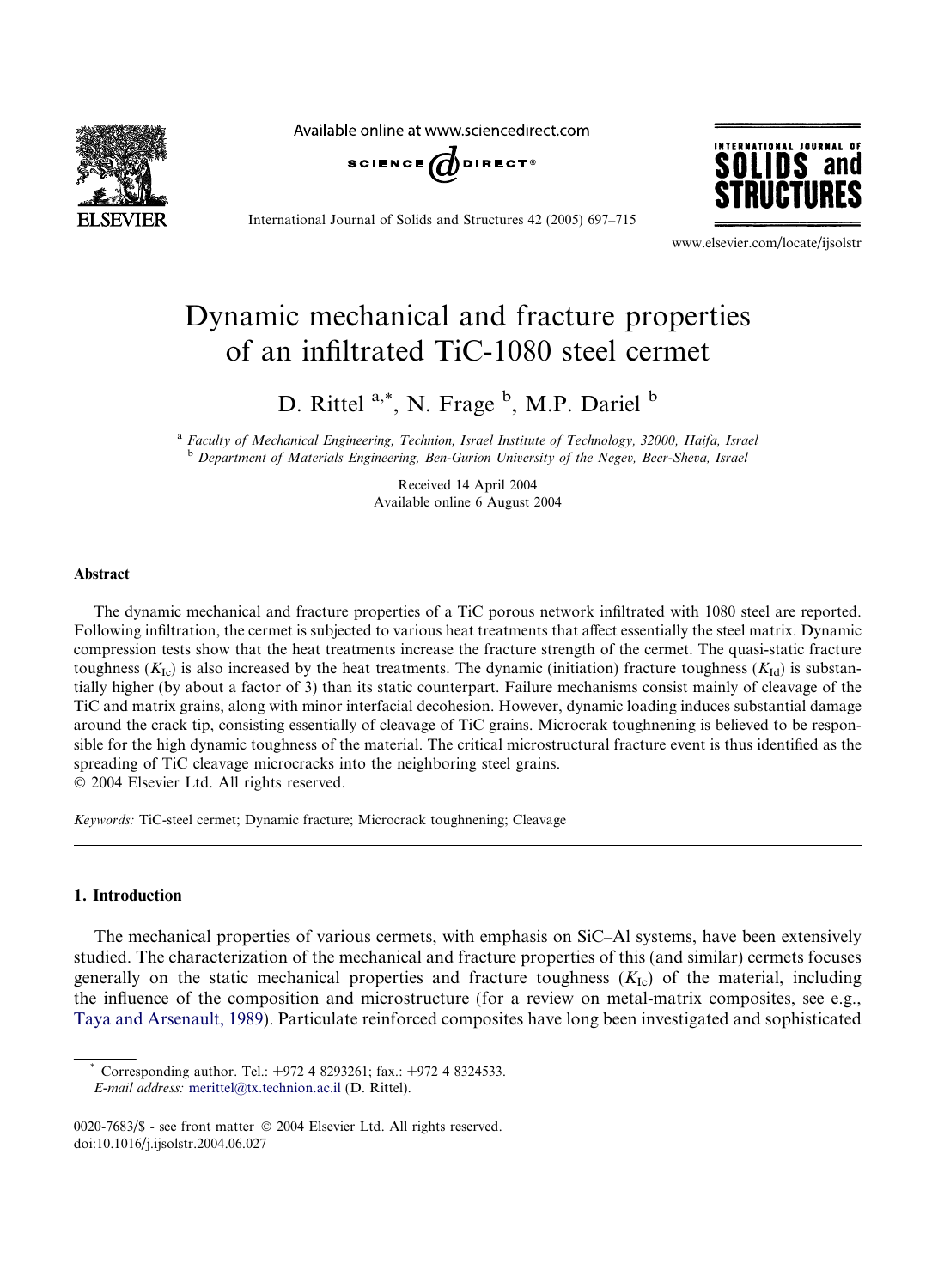models have been developed to relate their toughness and microstructure (see e.g., [Sigl and Fischmeister,](#page-18-0) [1988](#page-18-0); [Budiansky et al., 1988](#page-18-0); [Sigl et al., 1988](#page-18-0); [Lloyd, 1991\)](#page-18-0). Most of the work has concentrated on quasi-static properties, so that relatively little is available on the dynamic mechanical and fracture properties of these cermets. This information is nevertheless of prime importance since dynamic loadingsituations are currently encountered in structural applications. ConcerningTiC reinforced steel composites, it appears that the subject has been addressed longago, as can be noted in a recent review paper by [Parashivamurthy](#page-18-0) [et al. \(2001\)](#page-18-0). Again, however, it can be noted that the main interest in this cermet lies in its tribological properties. Therefore, the mechanical and fracture properties, with emphasis on high rates of loading for which little information is available especially concerning dynamic fracture still need to be investigated. The dynamic response to planar impact of these cermets has been studied recently by [Klein et al. \(2003\)](#page-18-0). The authors determined the Hugoniot elastic limit and the spall strength of the material at strain rates of the order of  $10^4$  s<sup>-1</sup>. A model was proposed to account for the confining effect of the steel matrix on the ceramic particles.

The present paper presents new results on the dynamic mechanical and fracture behavior of infiltrated TiC-1080 steel cermets, to be compared with available data on the static properties of these materials. Novel results on the fracture properties of the cermets are reported, expressed in terms of the static fracture toughness  $(K_{\text{Ic}})$  and its dynamic counterpart  $(K_{\text{Id}})$ . For the various tests, the failure mechanisms are described, and a comparison between the static and dynamic properties of the cermets is established and discussed.

The paper is organized as follows. First we present the investigated cermets, their fabrication process and resulting microstructure. Next, the various non-standard experimental procedures are described to get the reader more familiar with dynamic testing. The next section reports experimental results, starting with highrate impact. The following section deals with quasi-static and dynamic fracture properties of the cermets. The failure micromechanisms are then presented, followed by a comprehensive discussion of the results.

# 2. Material preparation and microstructure

An important consideration in the choice of the cermet was the possibility of investigating, the influence of the state of the metallic component on its dynamic response, an effect that had not been systematically investigated so far. The selected cermet is a TiC-carbon steel composite. Although the dynamic properties of dense TiC ceramics are not high, they present some definite advantages. Ceramic TiC matrices with controlled open porosity (preforms) can be manufactured easily. Moreover, owing to the good wetting of TiC by molten steel, the porous preforms can be completely infiltrated by the molten metal. By varying the heat treatment applied to the cermet, the state of the metallic component can be changed while that of the ceramic matrix is kept constant.

The titanium carbide-steel cermets, subject of this study, consisted of two interpenetratingand interconnected, ceramic and metal networks. They were fabricated by infiltratinga porous TiC preforms with molten 1080 carbon steel. Titanium carbide, (CERAC®, Cat. No. T-1151, 325 mesh) powder was compressed at 35 MPa and sintered at 1600 C for 60 min in a graphite furnace. At the outcome of this treatment, and as long as the same initial powder was used, reproducible preforms were obtained with roughly 30% total porosity. The porosity, practically all of it open, was determined by the liquid displacement method in distilled water. Infiltration by molten steel was carried out under vacuum of  $10^{-4}$  Torr at 1500 °C for 30 min, followed by furnace cooling. The thermal treatment of the infiltrated TiC-steel cermets consisted of an austenitizing treatment of the samples, sealed in evacuated quartz capsules, for 1 h at 870 °C, followed by furnace cooling or immersing and shattering the capsules in water. Tempering the quenched cermets was done in air at 300 and 400 °C respectively, for 1 h. Four different conditions were therefore investigated. They are denoted according to their heat treatment. "AS", "T300", "T400" and "Quenched" stand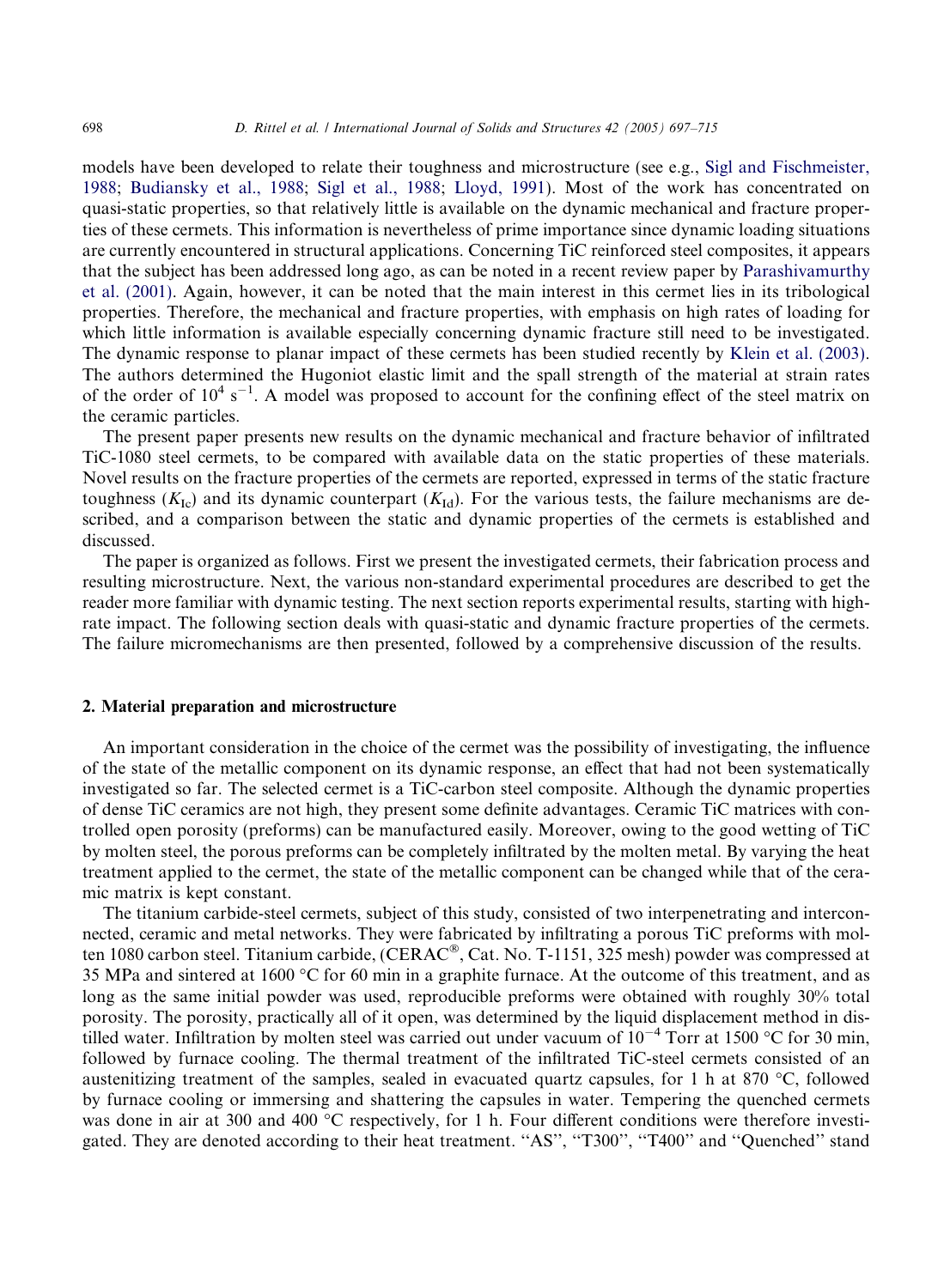for as-received (furnace cooled), quenched and tempered at 300 °C, quenched and tempered at 400 °C and quenched respectively.

The AS samples, etched with a Nital solution, displayed a clearly pearlitic microstructure of the metallic component. The TiC-steel interface was very smooth, indicatingsome dissolution on the ceramic in the metallic melt during infiltration. In the Quenched samples, the pearlitic microstructure of the metallic regions was replaced by a fine plate-like structure, reminiscent of high-carbon martensite (see [Klein et al.,](#page-18-0) [2003](#page-18-0)). The resolution of the X-ray diffraction patterns did not reveal split diffraction peaks characteristic of martensite, possibly because of the low relative metallic fraction.

#### 3. Experimental

Two kinds of specimens were manufactured, according to their destination. Cylindrical specimens (typically 5.5, 3.3 mm height) were prepared for uniaxial dynamic compression. Small, square-sectioned beams were prepared for the fracture mechanics (static and dynamic) experiments. The dimensions of each beam varied, since they were manufactured individually and not serially. Typical dimensions are 5.5 mm (thick $ness$   $\times$  5.0 mm (height) for the cross-section, and 40.0 mm for the length. A notch was introduced at midbar length with a 0.15 mm thick diamond blade. The notch root radius is estimated to be of the order of 0.2 mm. The relative depth of the notch was in the range of  $0.4-0.5$ .

Dynamic compression was carried out on a Kolsky (Split Hopkinson pressure) bar (see e.g. [Kolsky,](#page-18-0) [1963](#page-18-0)). Two sets of bars were used, according to the experiment. Dynamic compression was carried out using 12.7 mm diameter heat treated MAR250 steel. The transmitter bar is shorter than the incident to allow for pulse trapping. This procedure avoids repeated pounding of the specimen by the waves trapped in the bars. Dynamic fracture experiments were carried out usinga single instrumented 12.7 mm diameter 7075-T6 aluminum alloy. The bar signals were processed according to the standard procedure, into which signal dispersion is accounted for, according to [Lifshitz and Leber \(1994\)](#page-18-0). In these tests, the quality of the signals was excellent, so that there was no need to instrument the specimen itself as in [Ramesh and Ravi](#page-18-0)[chandran \(1990\).](#page-18-0)

The quasi-static fracture toughness— $K_{Ic}$ —was measured by three-point bending of the notched bars, on an MTS 810 servo-hydraulic testing machine, under displacement control. The crosshead velocity was fixed to 0.083 mm/s. A two-dimensional finite element model (plane-strain) was run on [ANSYS \(1994\)](#page-18-0) finite element code. For each specimen tested, the stress intensity factor corresponding to unit load was calculated. The fracture toughness was thus determined by multiplying the unit stress intensity factor by the maximum (fracture) load.

The dynamic fracture toughness— $K_{\text{Id}}$ —was determined from one-point impact bend tests. The procedure has been described in detail, e.g., in [Weisbrod and Rittel \(2000\),](#page-18-0) and its validity has been assessed e.g., in [Rittel and Weisbrod \(2001\),](#page-18-0) and [Rittel et al. \(2002a\).](#page-18-0) For the sake of brevity, we will only outline the main characteristics of the procedure. The main idea is that, based on the linearity of the fracture process (LEFM assumptions), the evolution of the stress intensity factor(s) can be determined if the loading force is known, and if the response of the structure to unit impulse is determined. In other words, if the applied load  $F(t)$  is determined from a one-point impact test, and if  $k_{\delta}(t)$  is the stress intensity resulting from unit impulse, then the evolution of the stress intensity factor is given by:

$$
K(t) = F(t) * k_{\delta}(t) \tag{1}
$$

where the  $*$  sign indicates a time convolution integral. Therefore, if the fracture time— $t_{\text{frac}}$ —is determined, the fracture toughness is the value of the stress intensity factor at fracture, i.e.

$$
K_{\rm Id} = K(t) @ t = t_{\rm frac} \tag{2}
$$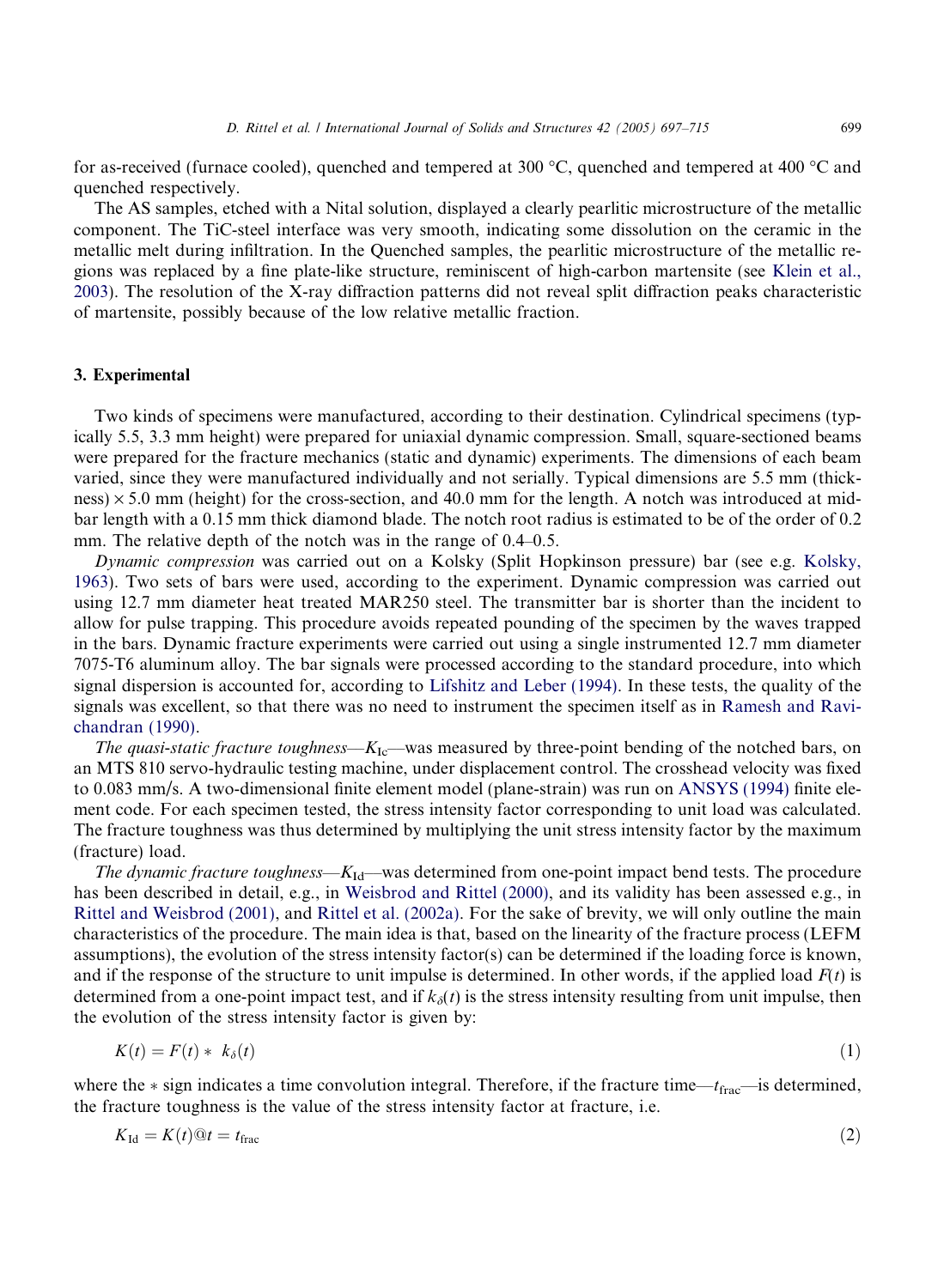

Fig. 1. Schematic representation of a one-point impact test for dynamic fracture toughness determination. The unsupported specimen is impacted symmetrically, and the onset of crack propagation is detected by means of single wire fracture gages.

A schematic representation of the setup is given in Fig. 1. For dynamic fracture testing, we used, as mentioned above, a single 7075-T6 bar which was observed to yield higher quality signals than a MAR250 bar. The quality of the signals is dictated by mechanical impedance matching, and in each case, the specimen geometry dictates the final choice of the bar. The specimen is instrumented by 2 single wire fracture gages (MM CD 02 15A), one on each side of the specimen. The gages are positioned as closely as possible to the crack-tip. It should be noted that, whereas detection of fracture is a crucial issue in such experiments, the use of single wire fracture gages gives an accurate indication of the onset of crack propagation, as shown for small beam specimens [\(Weisbrod and Rittel, 2000](#page-18-0)) and regular Charpy size beams ([Rittel et al., 2002a\)](#page-18-0). From a practical point of view, the specimen fractures due to its sole inertia. As it is unsupported during the test, numerical modelingis greatly simplified in terms of boundary conditions. The dynamic unit impulse response was calculated by a 2D (plane strain) elastodynamic finite element model of the specimen ([ANSYS, 1994](#page-18-0)). The applied load was calculated from the incident and reflected pulses ( $\varepsilon_{\rm in}$  and  $\varepsilon_{\rm ref}$ ) measured on the instrumented bar, according to:

$$
F(t) = AE[\varepsilon_{\rm in}(t) + \varepsilon_{\rm ref}(t)]
$$
\n(3)

where  $A$  and  $E$  are the bar cross section and Young's modulus respectively.

In these tests, the sample size was relatively large initially. However, when crack extension was observed to proceed on a slant plane, as opposed to linear extension of the notch, the test was considered as invalid, as it involved mixed-mode fracture. The reported results pertain to those only tests for which the fracture path was an extension of the preexisting notch. The typical valid sample size was therefore at least 15 specimens per grade, on the average.

Statistical data processing was applied as follows. Firstly, the results obtained for the various groups (heat treatments) were compared using Laplace's statistical estimate. This comparison answered the question as to whether the groups can be differentiated. Next, the bootstrap algorithm was used to smooth the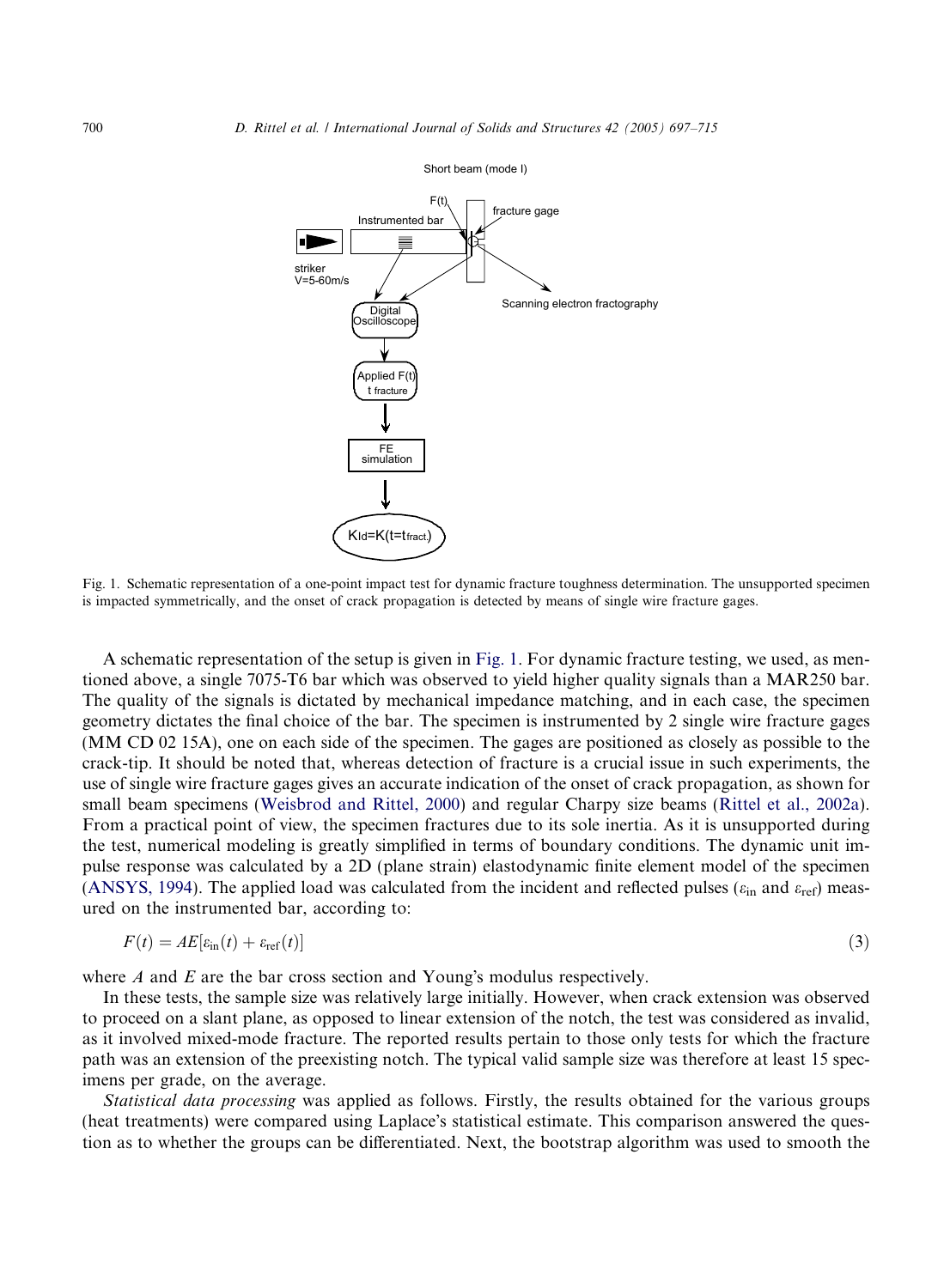plots, and recalculate the average value and standard deviation, based on a sample size of  $n = 1000$  [\(Efron,](#page-18-0) [1979](#page-18-0)).

Failure mechanisms were assessed using standard metallographic procedures and scanning electron microscopy (JEOL, JSM 840).

# 4. Experimental results

### 4.1. Static mechanical properties

The hardness was determined in a Buehler micro-hardness tester usinga Vickers indenter under a 20 N load. The acoustic wave velocity was determined from direct measurement of the travel time of longitudinal and transverse waves, generated by corresponding 5 MHz probes. Young's  $(E)$ , and shear  $(G)$  elastic moduli, were derived from the longitudinal and transverse ultrasound velocities. A detailed account of the mechanical properties of the cermet can be found in [Klein et al. \(2003\).](#page-18-0) For the sake of brevity, we will just mention that Young's modulus of the cermet varied with its condition, typically from 358GPa (T400) to 367 GPa (AS). The hardness level varied from HV1080 (AS) to HV1750 (Quenched) through HV1350 (T300). The fracture strength was determined by three-point bending of 3 mm  $\times$  4 mm  $\times$  20 mm beams. The prescribed cross head velocity was 0.5 mm/min. The sample size comprised 10 specimens. The measured fracture stress was  $1430 \pm 19$  MPa for AS,  $763 \pm 12$  MPa for Quenched,  $936 \pm 13$  MPa for T300 and  $990 \pm 12$ MPa for T400. It should be mentioned that these results provide limited information on the tensile strength of the materials, due to the nature of the test. Yet, it is readily seen that the thermal treatment affects both the hardness and the rupture strength of the investigated cermets.

#### 4.2. Dynamic compression properties

A typical signal, as recorded on the Kolsky apparatus is shown in [Fig. 2a](#page-5-0). The signals clearly indicate that the majority of the incident signal is transmitted through the specimen. [Fig. 2b](#page-5-0) shows the loads exerted on both sides of the cylindrical specimen, after data reduction. The two forces are very similar, indicatinga state of dynamic equilibrium in the specimen. In most cases, the stress–strain curves indicated a clear maximum level, taken as the failure stress of the material [\(Fig. 3a](#page-6-0)). However, in certain cases, the stress–strain showed a narrow plateau, followed a subsequent peak. In this case ([Fig. 3b\)](#page-6-0), the first plateau was taken as the failure stress. This phenomenon is deemed to be related to the failure process in which multiple cracking develops ([Rittel, 2000](#page-18-0)).

[Fig. 4](#page-7-0) summarizes the dynamic compression strength of the four various heats. This plot has been prepared after bootstrap statistical processing of the data. It should be emphasized that this process only smoothens the data without altering whatsoever its nature. This figure shows that the Quenched and T300 conditions are distinctly different from the two other AS and T400 conditions. The results suggest that the quenched condition possesses a superior strength with respect to all other conditions. [Table 1](#page-7-0) summarizes the various strength related parameters, as measured, and as modeled using the bootstrap technique. Further insight is gained by comparing the groups, based on Laplace statistics, as shown in [Table 2](#page-7-0). This comparison confirms that the conditions of AS and T400 cannot be distinguished with a level of confidence of 90%.

## 4.3. Quasi-static fracture toughness— $K_{Ic}$

All the experimental results reported below were obtained at room temperature in ambient air. A typical load–displacement plot is shown in [Fig. 5.](#page-8-0) The machine compliance has not been corrected in this plot, thus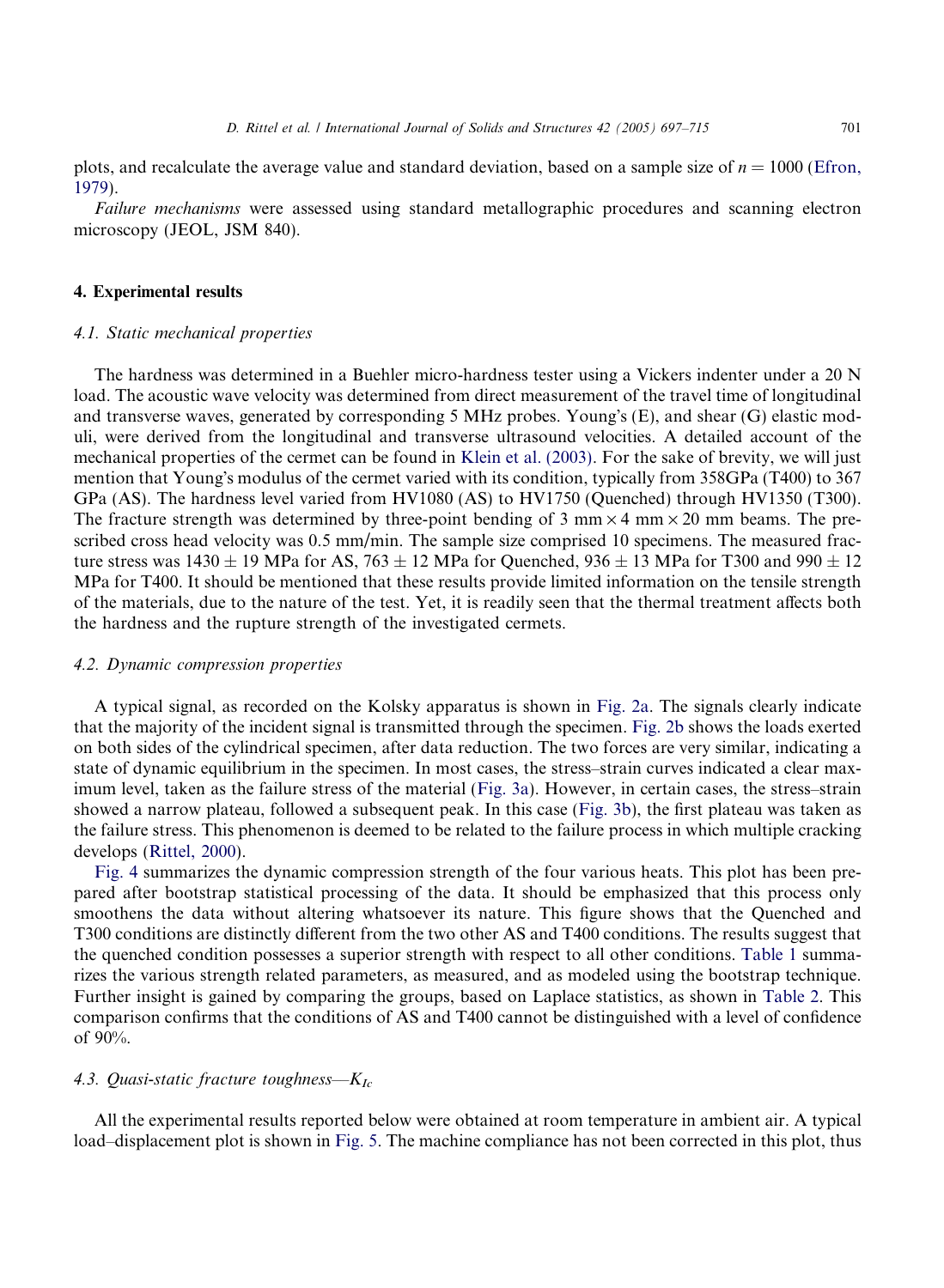<span id="page-5-0"></span>

Fig. 2. Typical output of a dynamic compression test with the Kolsky apparatus: (a) Raw signals from the strain gages on the bar. An incident compressive signal is partly reflected, partly transmitted through the cylindrical specimens. These signals are used to determine the loads and displacements applied to the specimen. (b) Processed signals showing the loads on each side of the specimen. The similarity indicates a state of dynamic equilibrium.

causingsome slight nonlinearity until fracture. However, the only needed information is the maximum (failure) load. All the specimens failed in the abrupt fashion shown in [Fig. 5.](#page-8-0) A summary of the quasi-static fracture toughness values is given in [Table 3\(panels A and B\),](#page-8-0) for the various heats. [Fig. 6](#page-9-0) shows a histogram plot of the data. Here too, the average values of the fracture toughness can be compared using La-place's criterion, as shown in [Table 4](#page-9-0). The results essentially indicate that T300, T400 and Quenched conditions are distinct from the AS condition. However, T300, T400 and Quenched conditions are not distinct one from another, as opposed to the AS condition. It should be noted that for T300 condition, the fracture toughness values exhibit a higher degree of scatter.

Moreover, the results indicate that the fracture toughness of all the cermets is relatively high, due to the presence of the metallic binder. It also appears that the various heat treatments all increase the fracture toughness of the material, to various extents. To conclude this section, the results show that heat treatments confer an increased fracture toughness to the investigated material.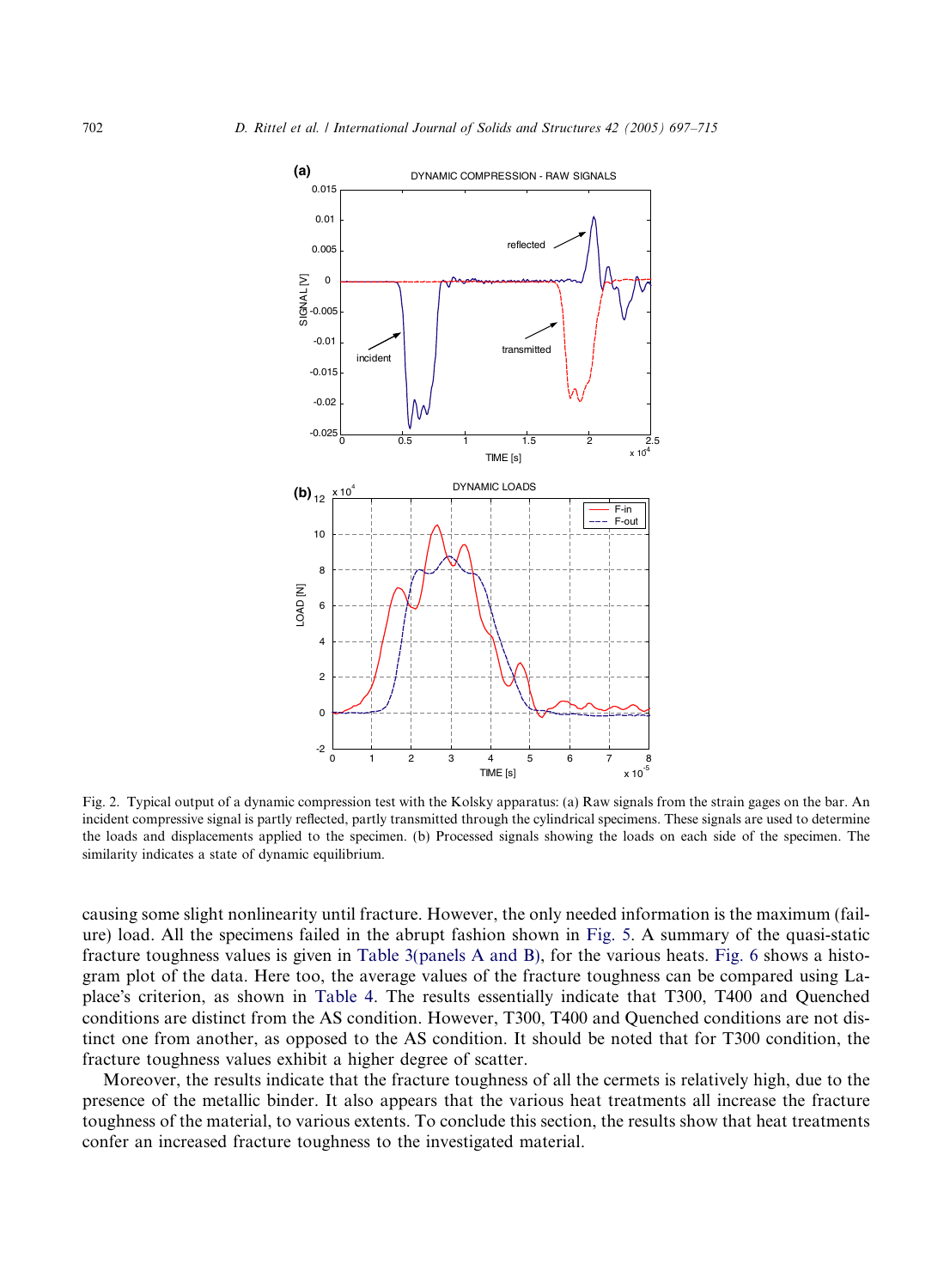<span id="page-6-0"></span>

Fig. 3. Typical dynamic stress–strain curves. (a) Stress–strain curve followed by specimen fracture. (b) Stress–strain curve followed by specimen unloading. The plateau stress is taken as the maximal stress, whereas the rest of the curve may be related to incomplete fracture prior to unloading.

#### 4.4. Dynamic fracture toughness— $K_{1d}$

Similar to the quasi-static fracture toughness, the dynamic fracture toughness results are presented in [Table 5\(panels A and B\).](#page-9-0) [Fig. 7](#page-10-0) shows a histogram plot of the data. A comparison of the average dynamic fracture toughness values is given in [Table 6](#page-10-0). It can first be noted that the dynamic fracture toughness of all conditions is clearly superior to the static fracture toughness. In fact,  $K_{\text{Id}}$  is on the average equal to 3 times  $K_{\text{Ic}}$ . From [Fig. 7](#page-10-0) and [Table 5](#page-9-0), it appears that, compared with the quasi-static fracture toughness, the dynamic fracture toughness values are much less widespread. It also seems that the T300 and T400 conditions are not distinguishable one from another, while they are distinct from the AS condition. [Fig. 7](#page-10-0) essentially shows that all three Quenched, T300 and T400 conditions possess comparable levels of dynamic fracture toughness levels, as opposed to the AS condition.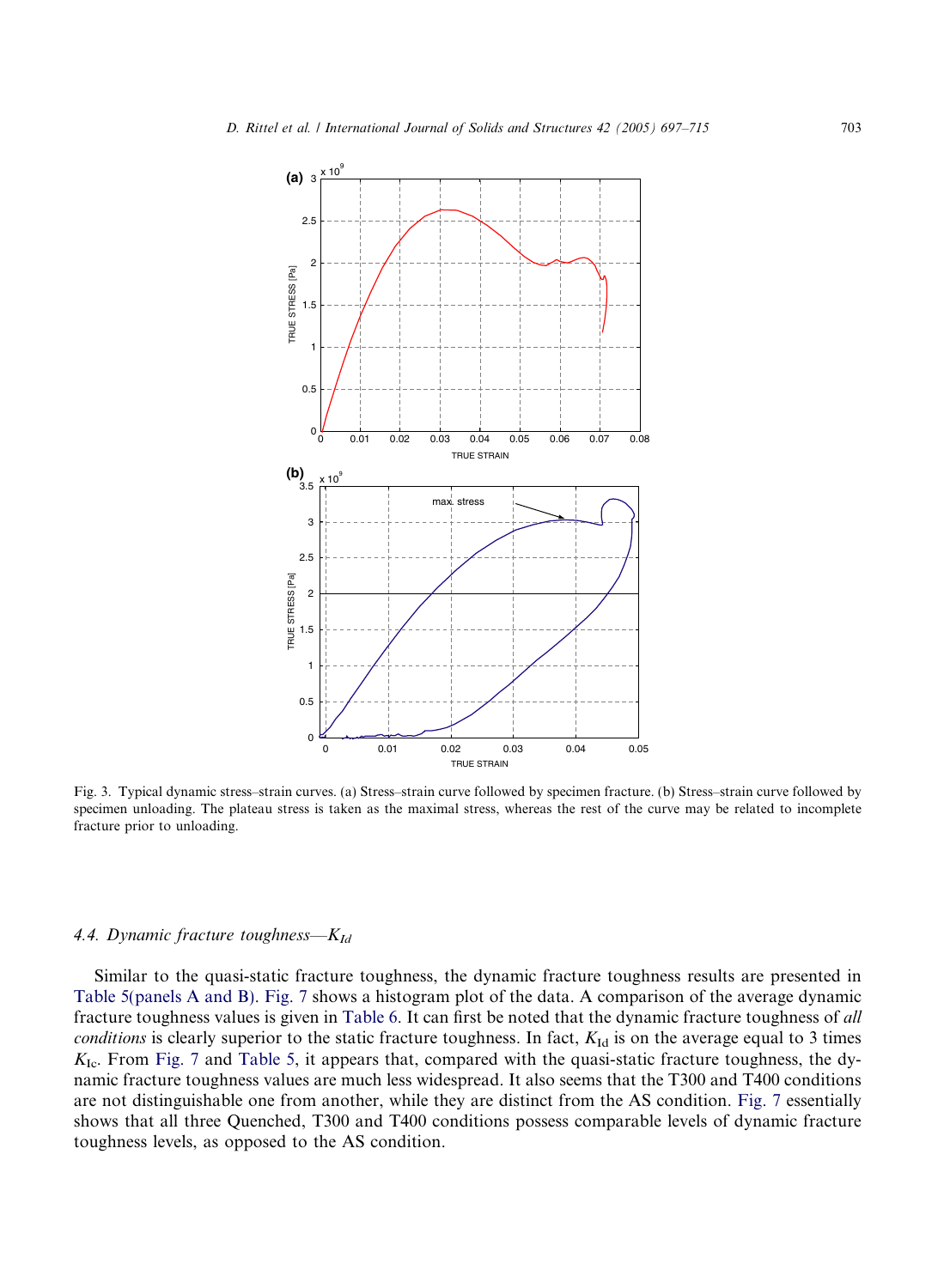<span id="page-7-0"></span>

Fig. 4. Histograms showing the dynamic strength of the cermet subjected to various heat-treatments.

Table 1 Summary of the dynamic compression tests

| Group    | Array | $\sigma_{\text{aver}}$ (MPa) | $\sigma_{\text{max}}$ (MPa) | $\sigma_{\min}$ (MPa) | Model | $\sigma_{\text{aver}}$ (MPa) | $\sigma_{\text{max}}$ (MPa) | $\sigma_{\min}$ (MPa) |
|----------|-------|------------------------------|-----------------------------|-----------------------|-------|------------------------------|-----------------------------|-----------------------|
| AS       |       | 2468                         | 2860                        | 2076                  | 1000  | 2463                         | 2957                        | 1945                  |
| T300     | 10    | 2817                         | 3150                        | 2000                  | 1000  | 2811                         | 3543                        | 2032                  |
| T400     | 10    | 2399                         | 3116                        | 1930                  | 1000  | 2402                         | 3207                        | 593ء                  |
| Ouenched |       | 3312                         | 3715                        | 2600                  | 1000  | 3327                         | 4229                        | 2507                  |

The array column indicates the experimentally recorded values, with the average stress and its limits. The model column and thereon indicate results from the bootstrap process. Note that while it smoothens the data, the bootstrap process does not alter the stress values.

Table 2 Comparison of the various fracture strength values

| $*$      | AS | T300           | T400 | Ouenched |
|----------|----|----------------|------|----------|
| AS       | *  | າ າາ<br>د ے. د | 0.43 | 4.68     |
| T300     |    | *              | 2.50 | 2.64     |
| T400     |    |                | ∗    | 4.80     |
| Quenched |    |                |      | $\ast$   |

Laplace criterion ( $Z_L = 1.65$ ) and confidence level of 90%. All values  $Z > Z_L$  indicate that the groups can be differentiated.

# 4.5. Quasi-static fracture toughness— $K_{Ic}$  at low temperature

In order to gain additional understanding on the relation between quasi-static and dynamic fracture behavior, a limited series of experiments was carried out at low temperature. Specifically, a set of 3 point-bend specimens, identical to those used previously was tested for  $K_{\text{Ic}}$  determination. All the specimens were soaked for 30 min in liquid nitrogen and tested 1minute after extraction from the bath. The specimen temperature was not determined accurately, but in view of the poor thermal conduction of the predominant ceramic phase, the temperature was probably quite low, of the order of  $100^{\circ}$ C. The results are summarized in [Table 7](#page-10-0). The small sample size does not allow for any statistically meaningful conclusion to be drawn.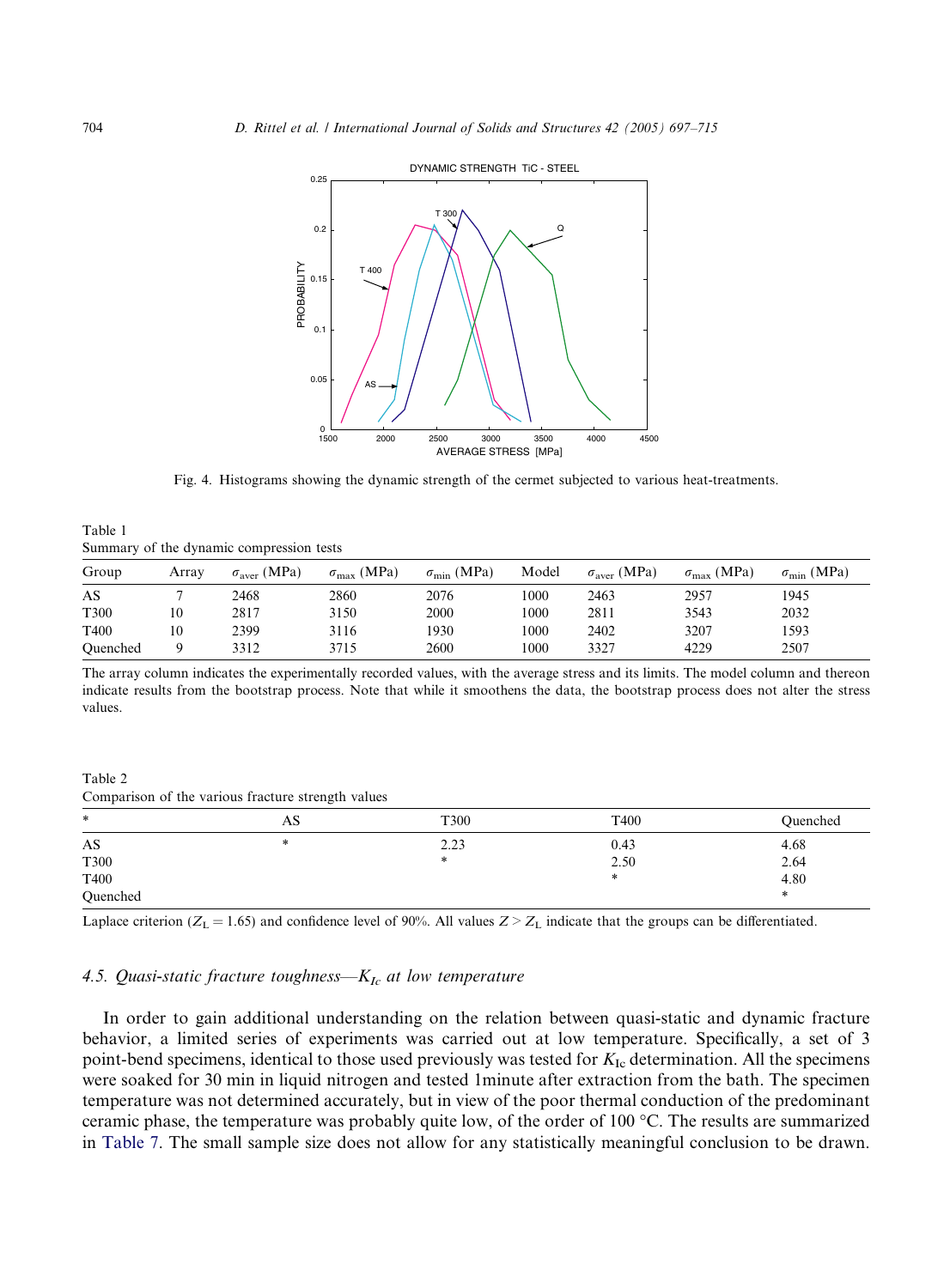<span id="page-8-0"></span>

Fig. 5. Typical load–displacement record of a three point bend test used to determine K<sub>Ic</sub>. Note that the machine compliance has not been corrected.

| Table 3                                                                              |  |  |
|--------------------------------------------------------------------------------------|--|--|
| Summary of results for the quasi-static fracture toughness $K_{Ic}$ (panels A and B) |  |  |

| Group                                   | Array | $K_{\text{Ic}}$ average + 90% CI<br>$(MPam^{1/2})$ | $K_{\text{Ic}}$ max<br>$(MPa m^{1/2})$ | $K_{\text{Ic}}$ min<br>$(MPam^{1/2})$ | Span<br>$(MPam^{1/2})$ | SD.<br>$(MPan^{1/2})$ |
|-----------------------------------------|-------|----------------------------------------------------|----------------------------------------|---------------------------------------|------------------------|-----------------------|
| Panel A: Experimental data <sup>a</sup> |       |                                                    |                                        |                                       |                        |                       |
| AS                                      |       | $9.1 - 11.0 - 13.0$                                | 17.0                                   | 6.1                                   | 10.9                   | 3.6                   |
| T300                                    | 5     | $15.4 - 20.3 - 25.2$                               | 28.4                                   | 11.7                                  | 16.7                   | 7.1                   |
| T <sub>400</sub>                        | 6     | $13.4 - 16.1 - 18.9$                               | 22.4                                   | 11.1                                  | 11.3                   | 4.5                   |
| Ouenched                                | 5     | $17.9 - 19.7 - 21.4$                               | 23.2                                   | 16.6                                  | 6.6                    | 2.5                   |
|                                         |       | $K_{\text{Ic}}$ average                            |                                        |                                       |                        |                       |
|                                         |       | Panel B: Bootstrap model of 1000 sample size       |                                        |                                       |                        |                       |
| AS                                      | 1000  | 11.0                                               | 17.1                                   | 4.5                                   | 12.6                   | 2.3                   |
| T300                                    | 1000  | 20.3                                               | 32.5                                   | 7.8                                   | 24.7                   | 4.4                   |
| T <sub>400</sub>                        | 1000  | 16.1                                               | 24.3                                   | 8.1                                   | 16.2                   | 2.7                   |
| Ouenched                                | 1000  | 19.7                                               | 23.7                                   | 8.3                                   | 8.3                    | 1.5                   |

<sup>a</sup> The average value of  $K_{\text{Ic}}$  is given (in boldface) with a 90% confidence interval according to Student's criterion.

However, it clearly appears that the toughness values obtained at low temperature are quite similar to those obtained at room temperature.

# 4.6. Fractographic analysis

Prior to characterizing the various fracture surfaces of each type of specimen, the basic fractographic features were characterized, using energy dispersive X-ray analysis in the scanning electron microscope. A typical output from a line scan is show in [Fig. 8](#page-11-0), for an AS impact specimen (#8). This figure illustrates the difficulty in clearly identifying the TiC particles from the 1080 steel matrix. However, several examinations revealed that the TiC grains fail essentially by cleavage, with well defined facets. The failure mechanism of the matrix (slightly brighter) shows no well defined dimples. Rather, it exhibits relatively flat featureless facets that suggest cleavage as the operating failure mechanism (see, e.g. [Metals Handbook,](#page-18-0)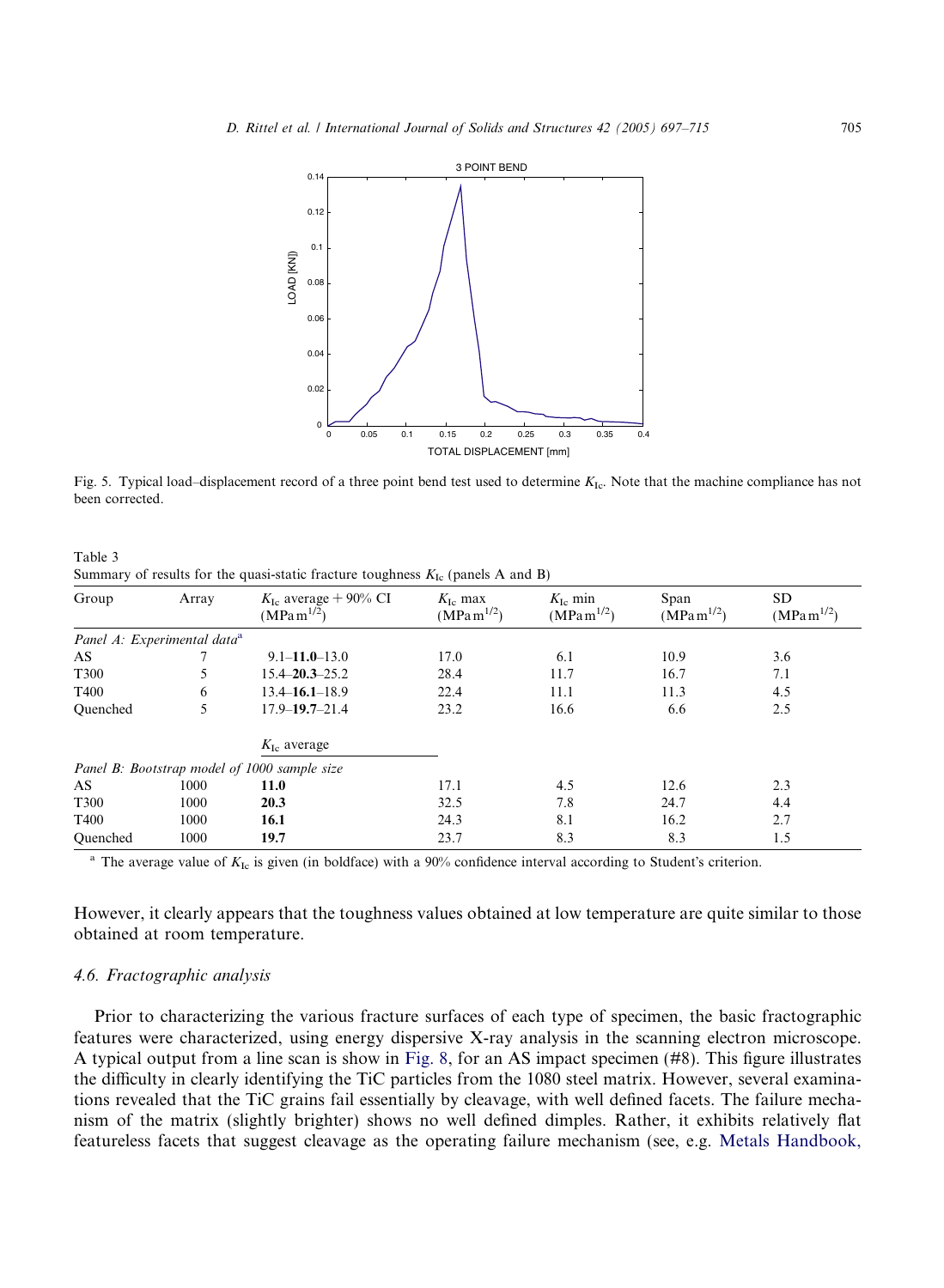<span id="page-9-0"></span>

Fig. 6. Histograms showing the quasi-static fracture toughness— $K_{1c}$ —of the cermet subjected to various heat-treatments. Note the relative scatter of the data.

Table 4 Comparison of the various average quasi-static fracture toughness values

| $*$      | AS | T300 | T <sub>400</sub> | Ouenched |
|----------|----|------|------------------|----------|
| AS       | *  | 2.66 | 2.24             | 4.89     |
| T300     |    | *    | 1.14             | 0.174    |
| T400     |    |      | ∗                | 1.69     |
| Quenched |    |      |                  | $\ast$   |

Laplace criterion ( $Z_L = 1.65$ ) and confidence level of 90%. All values  $Z > Z_L$  indicate that the groups can be differentiated (boldface).

Table 5 Summary of results for the dynamic fracture toughness  $K_{\text{Id}}$  (panels A and B)

| Group                                   | Array | $K_{\text{Id}}$ average + 90% CI<br>$(MPa m^{1/2})$ | $K_{\text{Id}}$ max<br>$(MPan^{1/2})$ | $K_{\rm Id}$ min<br>$(MPan^{1/2})$ | Span<br>$(MPam^{1/2})$ | SD.<br>$(MPam^{1/2})$ |
|-----------------------------------------|-------|-----------------------------------------------------|---------------------------------------|------------------------------------|------------------------|-----------------------|
| Panel A: Experimental data <sup>a</sup> |       |                                                     |                                       |                                    |                        |                       |
| AS                                      | 15    | $47.2 - 51.9 - 56.5$                                | 74.0                                  | 27.3                               | 46.7                   | 13.4                  |
| T <sub>300</sub>                        | 21    | $61.1 - 68.0 - 74.9$                                | 113.8                                 | 36.0                               | 77.8                   | 23.9                  |
| T400                                    | 22    | $57.2 - 64.5 - 71.4$                                | 121.8                                 | 17.3                               | 104.5                  | 26.3                  |
| Ouenched                                | 11    | $49.2 - 58.9 - 68.7$                                | 108.3                                 | 21.8                               | 86.5                   | 23.8                  |
|                                         |       | $K_{\rm Id}$ average                                |                                       |                                    |                        |                       |
|                                         |       | Panel B: Bootstrap model of 1000 sample size        |                                       |                                    |                        |                       |
| AS                                      | 1000  | 51.6                                                | 80.1                                  | 21.7                               | 58.5                   | 10.7                  |
| T <sub>300</sub>                        | 1000  | 68.2                                                | 126.4                                 | 8.9                                | 117.6                  | 21.2                  |
| T400                                    | 1000  | 64.4                                                | 129.7                                 | 8.0                                | 121.6                  | 21.8                  |
| Ouenched                                | 1000  | 59.2                                                | 111.4                                 | 9.0                                | 102.4                  | 17.4                  |

<sup>a</sup> The average value of  $K_{\text{Ic}}$  is given (in boldface) with a 90% confidence interval according to Student's criterion.

[1974](#page-18-0)). In addition, the steel matrix can also be observed to fail by interfacial decohesion from the TiC particles, to a lesser extent. All the grades were thoroughly examined for both quasi-static and dynamic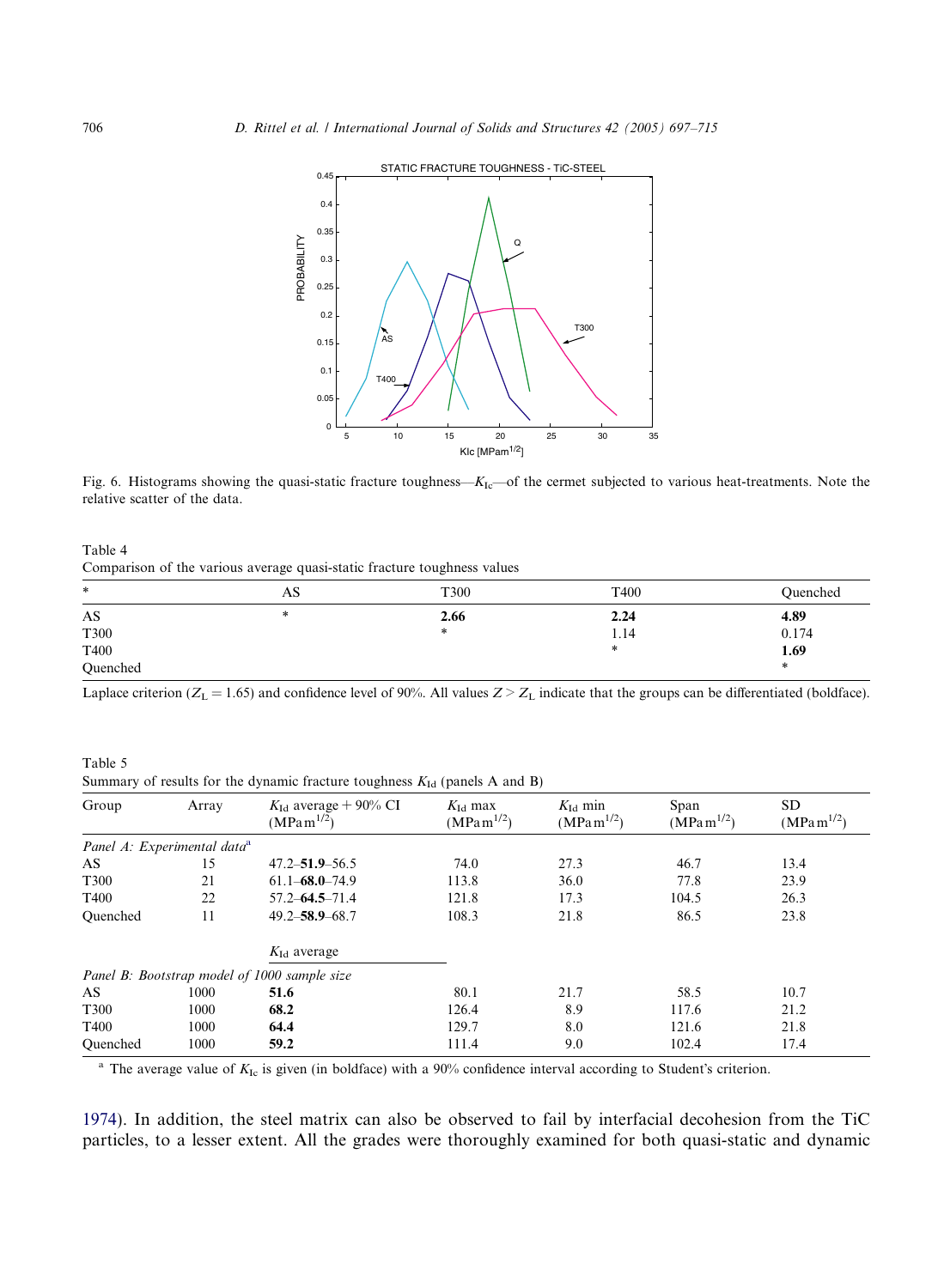<span id="page-10-0"></span>

Fig. 7. Histograms showing the dynamic fracture toughness— $K_{\text{Id}}$ —of the cermet subjected to various heat-treatments. Note the relative clustering of the data.

Table 6 Comparison of the various average dynamic fracture toughness values

| _____    | ___ |      |      |          |
|----------|-----|------|------|----------|
| $*$      | AS  | T300 | T400 | Ouenched |
| AS       | *   | 2.57 | 1.91 | 0.88     |
| T300     |     | *    | 0.46 | 1.02     |
| T400     |     |      | $*$  | 0.61     |
| Quenched |     |      |      | $*$      |

Laplace criterion ( $Z_L = 1.65$ ) and confidence level of 90%. All values  $Z > Z_L$  indicate that the groups can be differentiated.

Table 7 Quasi-static fracture toughness of selected specimens tested at low temperature, 1 min after extraction from a liquid N2 bath

| Treatment    | $K_{\rm Ic}$ (MPam <sup>1/2</sup> ) |
|--------------|-------------------------------------|
| Q            | 18.1                                |
| T300         | 16.7                                |
| T300<br>T300 | 14.1                                |
|              | 15.7                                |
| T400         | 16.9                                |
| T400         | 14.9                                |

loading. However, for the sake of brevity, we will only present selected fractographs of fracture mechanics specimens. Typical fractographs of room temperature fracture, both quasi-static and dynamic, are shown in [Figs. 9 and 10,](#page-12-0) respectively. These figures show essentially cleavage of the TiC and steel grains, regardless of the heat treatment and loading rate. Therefore, one cannot differentiate static fracture from dynamic fracture on a sole fractographic basis. [Fig. 11](#page-14-0) shows a typical fractograph of low temperature quasi-static fracture. Here too, the above-mentioned micromechanisms operate without any particularity related to low temperature failure. To summarize, the fractographic examination did not indicate a specific difference between the various grades, type of loading and test temperature.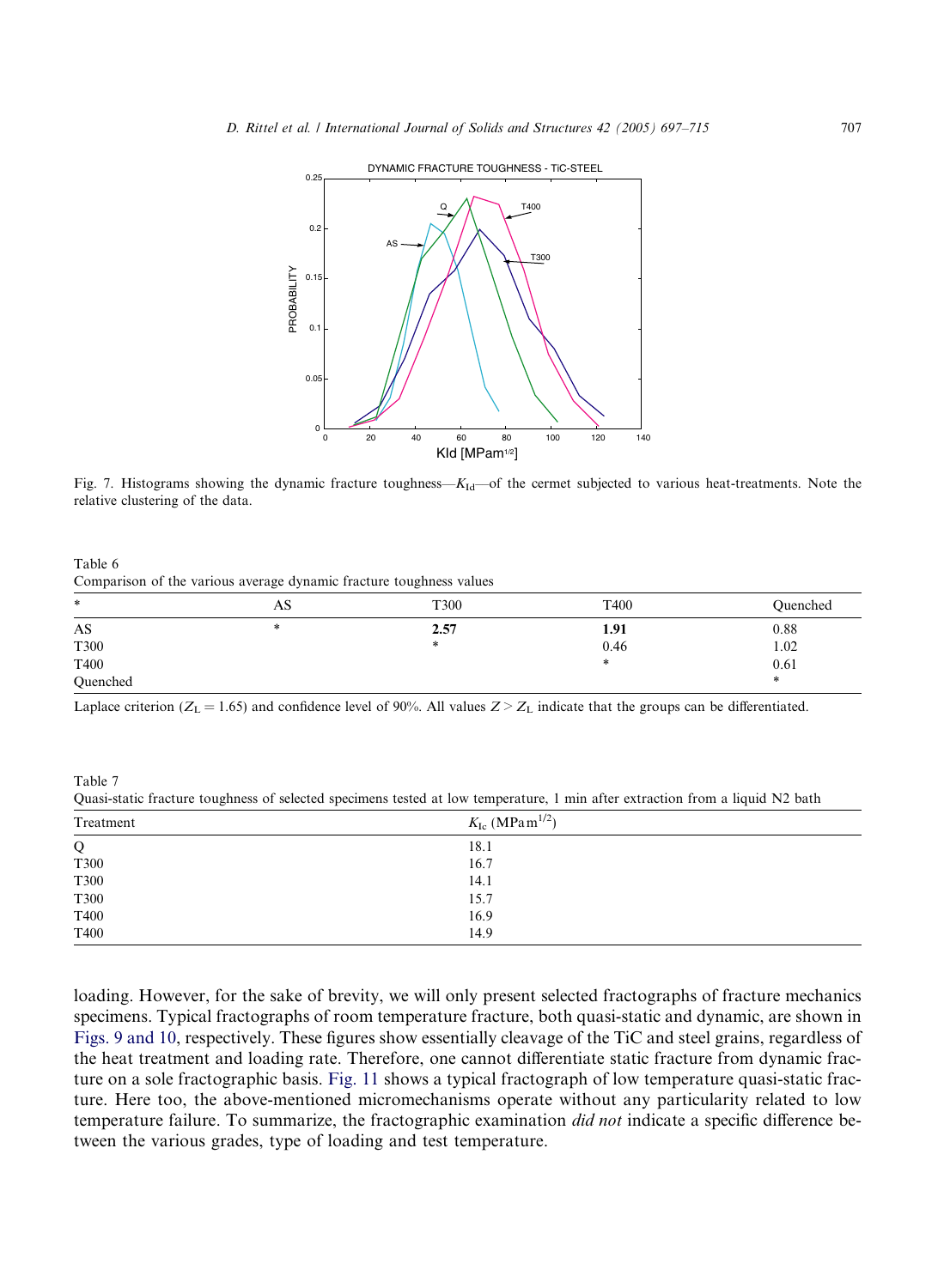<span id="page-11-0"></span>

Fig. 8. Energy Dispersive X-ray line scan on a fracture surface. The failure mechanisms consist of TiC grain cleavage (C1), interfacial decohesion (D) and cleavage of the steel matrix (C2).

## 4.7. Damage analysis

Longitudinal metallographic sections, perpendicular to the fracture plane, were prepared to assess the nature of the damage related to the crack initiation process, and its rate. [Fig. 12](#page-14-0) shows a typical metallographic section of a T300 specimen that was fractured under quasi-static conditions. It can be noted that the material below the fracture plane is unaffected by the fracture process. Both the TiC and the steel matrix grains lying below the fracture plane are intact, close to the notch-tip and further along the crack path. [Fig.](#page-15-0) [13](#page-15-0) shows a metallographic section for the same material that has been fractured dynamically. Here, the results are dramatically different. Numerous cleavage microcracks are observed to develop in the vicinity of the notch. All the cracks are located in the TiC grains without observable damage in the steel matrix. The morphology of the damage comprises cracks that extend across a few TiC grains, others that confine to one grain only, and also multiple short cracks within the same TiC grain. The microcracks are detected up to a few grains below the fracture plane. The dimensions of the damaged zone are of the order of  $15 \mu m$  deep (below fracture plane) and some  $60 \mu m$  along the crack path. Careful examination did not reveal such extensive microcracking farther away from the crack origin. These observations indicate that the dynamic initiation process affects the neighborhood of the crack (notch)––tip by creating several cleavage microcracks in the TiC grains, all of which are located near the crack-tip. A detailed TEM study of the various fracture micromechanisms has been reported separately [\(Kaplan et al., 2004\)](#page-18-0). This study extends and confirms the principal results reported here.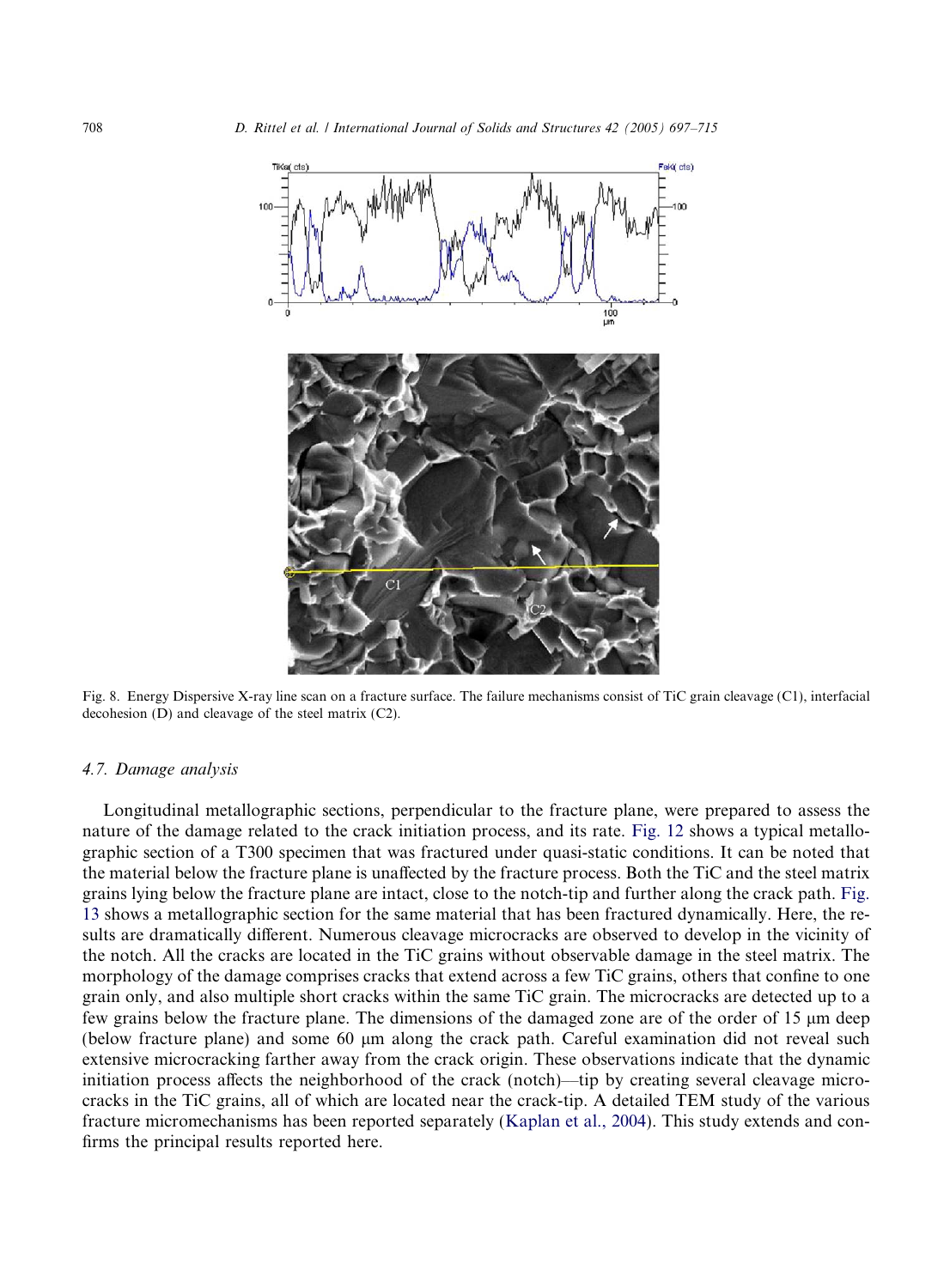<span id="page-12-0"></span>

Fig. 9. Typical SEM fractographs taken in the vicinity of the starter notch. Room-temperature quasi-static fracture. The arrow indicates the direction of crack propagation. (a) AS and (b) T300.

#### 5. Discussion

The present work investigates the static and the dynamic behavior of a TiC-1080 cermet, the steel matrix of which has been subjected to various heat treatments. The fracture behavior has been characterized, both in terms of fracture mechanisms and in terms of fracture toughness. The first point shows well defined operatingfracture mechanisms, essentially cleavage of both the TiC particles and the steel matrix. These mechanisms are operative, irrespective of the thermal treatment of the cermet (steel matrix), the test temperature and loading rate. Therefore, at this stage, one cannot distinguish a definite failure mechanism that characterizes dynamic failure, as opposed to quasi-static.

Considering the quasi-static fracture toughness, the results obtained show that the various heats can be distinguished to some extent, indicating that the thermal treatment confers a superior toughness to the cermet as opposed to its as-infiltrated condition. Specifically, it appears that the Quenched and T300 conditions are the toughest of all four conditions investigated.

As a preliminary remark, it should be noted that all the fracture specimens contained sharp notches rather than fatigue precracks that are extremely delicate to grow in this kind of materials. Consequently, the reported fracture toughness values may be influenced to some extent by the finite root radius of the notch and should therefore be considered as ''apparent'' initiation toughness values. However, the very nature of the notch tip does not influence the results reported here since a systematic comparison is established between quasi-static and dynamic behavior of the same specimens.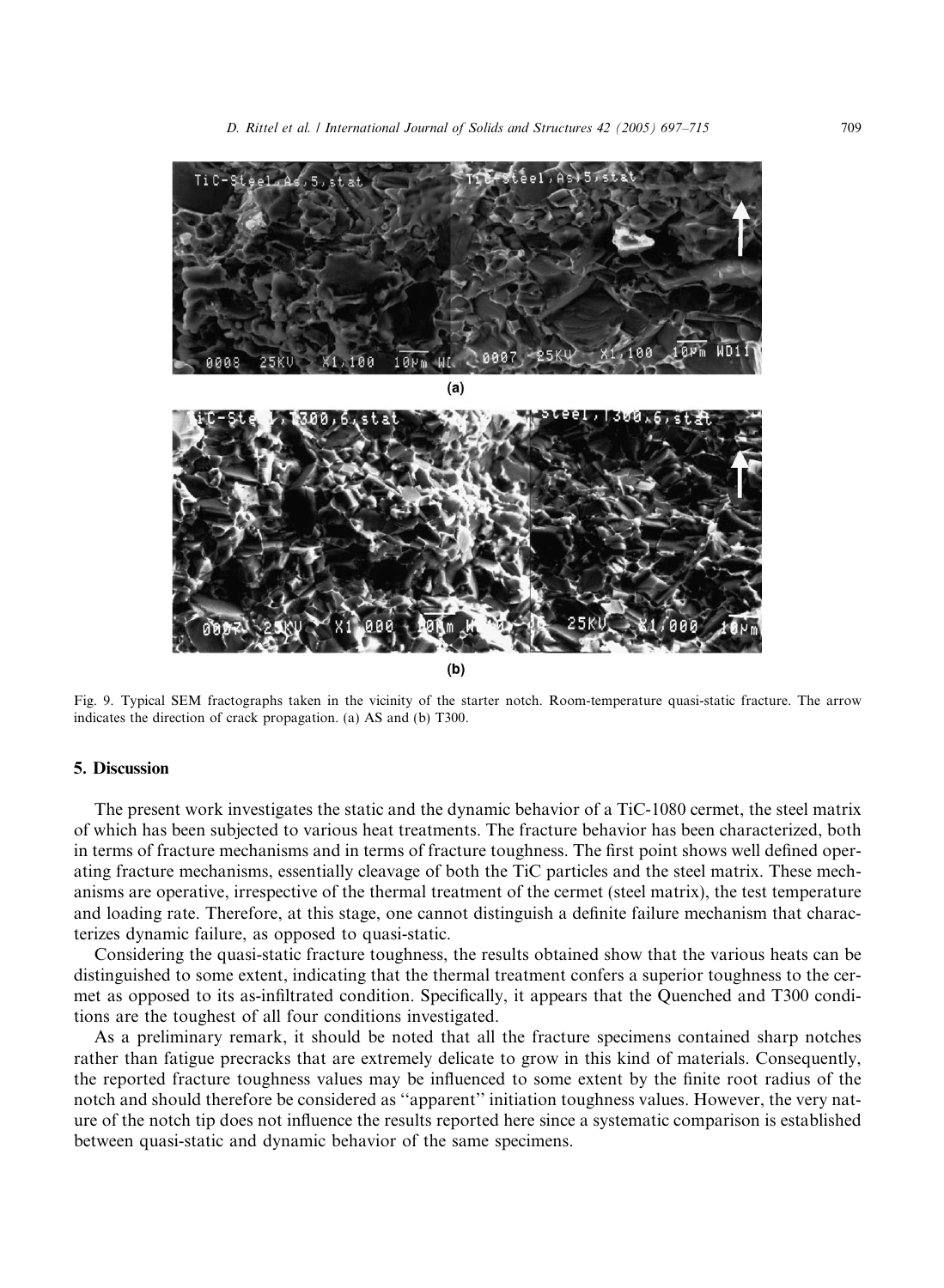

Fig. 10. Typical SEM fractographs taken in the vicinity of the starter notch. Room-temperature dynamic fracture. The arrow indicates the direction of crack propagation. (a) T300 and (b) Quenched.

A key result of the present investigation, which has not been reported in previous investigations of similar materials, concerns the noticeable difference between quasi-static ( $K_{\text{Ic}}$ ) and dynamic ( $K_{\text{Id}}$ ) fracture toughness. This point will be addressed in the sequel.

It is a well know fact that the dynamic fracture toughness can vary from the static one in monolithic materials. Variations of the fracture toughness with the loading rate can be explained with reference to the failure criterion, be it a local stress (to account for cleavage) or a local strain (to account for some ductile deformation, see e.g. [Freund, 1992](#page-18-0)). From a mechanical point of view, for a stress controlled mechanism, the rate sensitivity of a given material (as this is the case at least for 1080 steel matrix, as many other steels ([Meyers, 1994](#page-18-0)), should decrease its fracture toughness at high loading rates, on the basis of strain energy considerations. The same argument justifies an increase of fracture toughness with the loading rate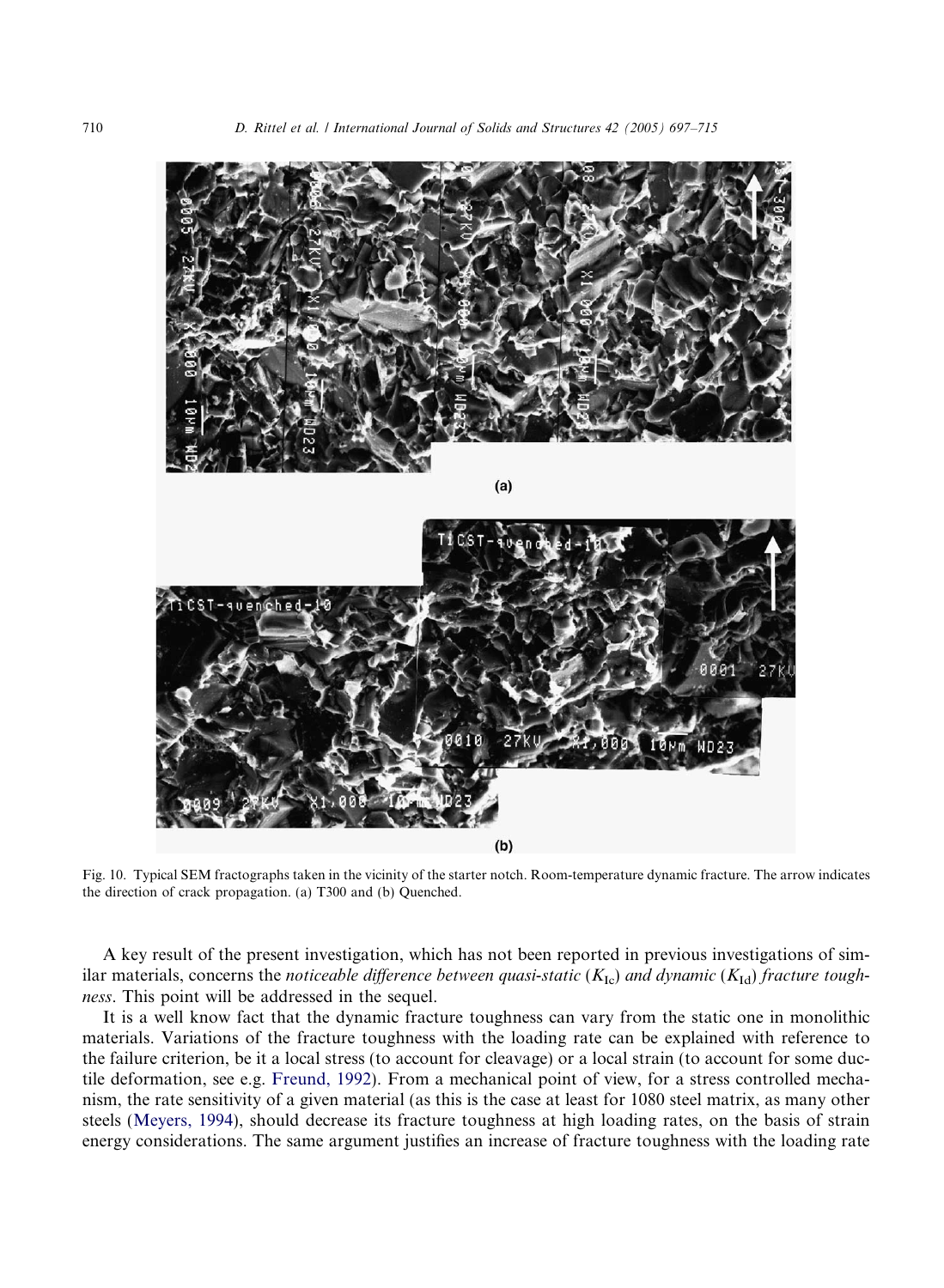<span id="page-14-0"></span>

Fig. 11. Typical SEM fractographs taken in the vicinity of the starter notch. Low temperature quasi-static fracture. The arrow indicates the direction of crack propagation.



Fig. 12. Longitudinal section, taken at mid-thickness of a T300 specimen, perpendicular to the fracture plane. Quasi-static fracture. The thick arrow indicates direction of crack propagation. Note that the TiC grains and steel matrix below the fracture path are intact.

when a strain-controlled failure mechanism is operating. Identical conclusions were reached by [Bodner](#page-18-0) [\(2001\)](#page-18-0), based on a different viewpoint. In certain cases, the toughness variations are caused by a change of failure mechanism, as in a brittle to ductile transition. However, since the observed failure mechanism is essentially cleavage, one would expect a simple maximum normal stress criterion to yield dynamic toughness values that rank as described in [Fig. 4](#page-7-0). The results shown in [Fig. 7](#page-10-0) indicate that this is not the case, nor does the fracture toughness decreases with the loading rate. The observations just point to the opposite.

Another alternative consists of considering the rate sensitivity of a critical fracture stress,  $\sigma^*$ , as in [Tetel](#page-18-0)[man and McEvily \(1967\)](#page-18-0). The latter stress is considered to be temperature, and therefore rate independent. Low temperature testing can be regarded as equivalent to high strain rate testing. However, if  $\sigma^*$  were ratesensitive, the low temperature experiments should have yielded quasi-static toughness values that are higher than the room temperature toughness. Here too, this was not the case.

Physically based micromechanical fracture models for particulate reinforced composites rely on the fracture micromechanisms. [Sigl and Fischmeister \(1988\)](#page-18-0) described the toughness of cemented carbides in terms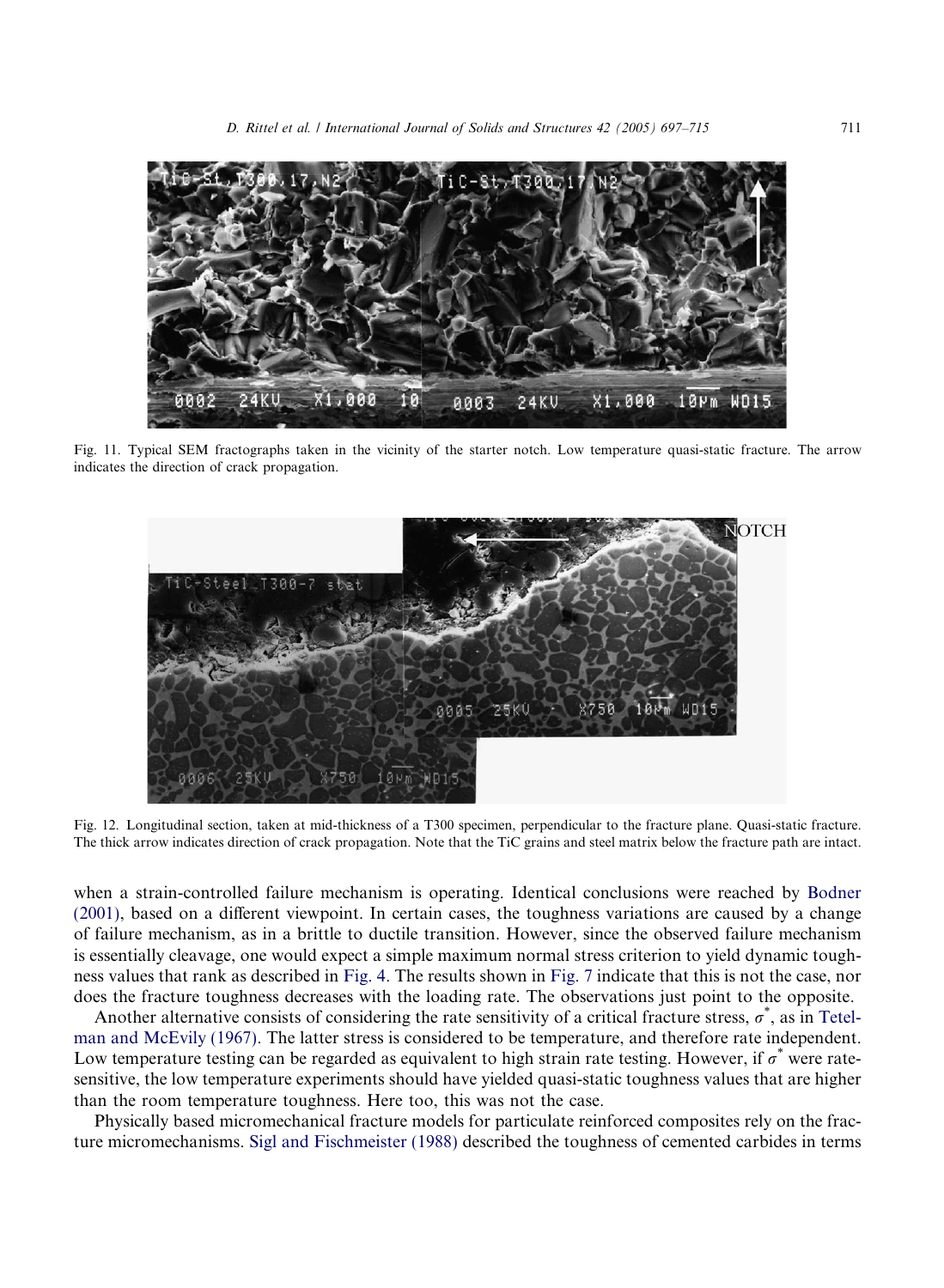<span id="page-15-0"></span>

 $(a)$ 



 $(b)$ 

Fig. 13. Longitudinal section, taken at mid-thickness of a T300 specimen, perpendicular to the fracture plane. Dynamic fracture. The thick arrow indicates direction of crack propagation. (a) General view. The dashed frame indicates the damage zone. The smaller frame is magnified in (b). (b) Magnified backscattered electron image. Note the multiple cleavage cracks in the TiC grains (short arrow). No damage is apparent in the steel matrix. Damage is localized in an area, roughly  $15 \mu m$  deep and  $60 \mu m$  long.

of the various fracture paths and related fracture energies. [Sigl et al. \(1988\)](#page-18-0) pursued the same line of investigation for a ductile reinforcement. [Budiansky et al. \(1988\)](#page-18-0) analyzed in detail the small scale bridging effect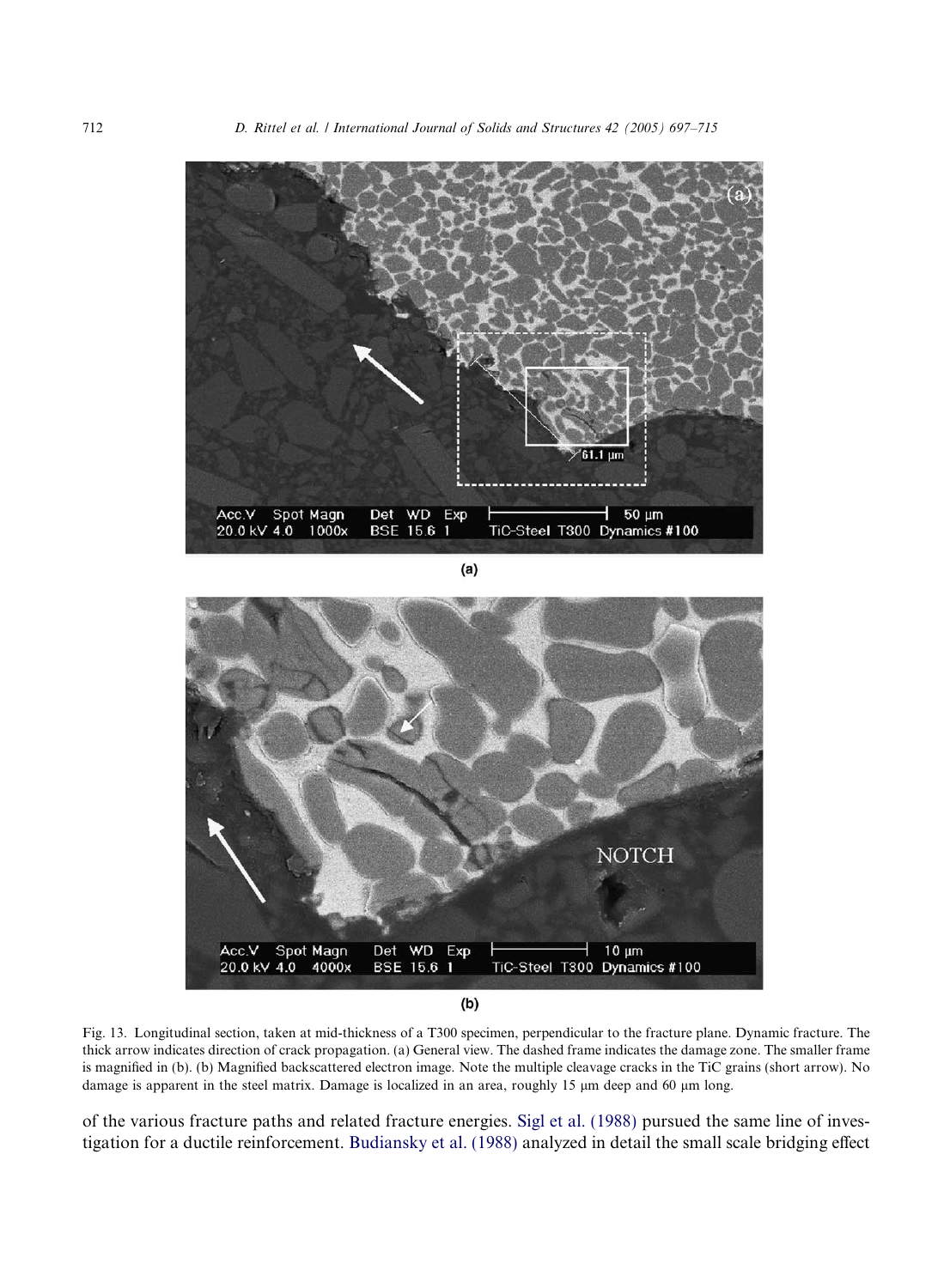due to ductile particles, and toughening mechanisms were reviewed in [Evans \(1990\)](#page-18-0) paper on high toughness ceramics. Various crack interaction schemes were examined by [Kachanov \(1993\).](#page-18-0) This author investigated in detail the extent to which microcracks can actually shield a main crack, and the conclusion was that for three-dimensional cracks, large fluctuations of shielding and amplification may develop along the crack front. Consequently, a conservative approach would be to expect an overall amplification process due to elastic crack interactions of those microcracks that are closest to the main crack-tip.

However, all the above-mentioned results address cracks subjected to slowly varyingloading. By contrast, dynamic fracture toughness modeling has been much less addressed from a micromechanical point of view. While the problem of the elastic crack interaction for dynamically loaded cracks is quite complex, some insight can be gained by considering the time  $t^*$  needed for Rayleigh waves to travel along a typical microcrack. A typical cleavage crack in a TiC grain is  $l = 10 \mu m$  long, and given the Rayleigh wave velocity  $c_R = 6100$  m/s ([Klein et al., 2003](#page-18-0)),  $t^* = \frac{l}{c_R} \le 2$  ns. A similar argument can be found in [Espinosa \(1994\)](#page-18-0) who addressed the dynamic behavior of ceramic composites and their specific reaction to normal vs. pressure shear impact in terms of damage and microplasticity. Consequently the dynamic elastic interaction between microcracks is established in a very short time, so that a state of dynamic equilibrium is expected to prevail within the first microseconds of the wave loading. In this case, the above mentioned results of [Kachanov](#page-18-0) [\(1993\)](#page-18-0) must qualitatively apply to the present case. The case of a dynamically loaded crack surrounded by existingmicrocracks in a monolithic material has been investigated by [Brockenbrough et al. \(1988\)](#page-18-0). Assuming that the microcracks are aligned parallel to the main crack, these authors got to the conclusion that microcracks do not significantly contribute to enhance the dynamic fracture toughness, unless their density is high and their velocity is extremely large (close to that of Rayleigh waves), in which case  $K_{\text{Id}} \approx 1.7 K_{\text{Ic}}$ . The predictions of the model correlate with their experimental results, although it can be noted that for the assumed microcrack configuration, stress intensity amplification would be expected to occur rather than shielding. A key observation in this work was the similarity of fracture mechanisms in both quasi-static and dynamic fractured specimens, like in the present work. The authors did not characterize the nature of the damage underneath the main fracture plane as in the present work.

When considering the investigated cermet, one should keep in mind its specific microstructure consisting of two interpenetrated networks that was not investigated previous models. A thorough understanding of the failure micromechanisms is indeed a prerequisite to the understandingof the dynamic fracture response of these materials, as noted by numerous authors ([Espinosa, 1994;](#page-18-0) [Zavattieri and Espinosa, 2001;](#page-18-0) [Espinosa](#page-18-0) [and Zavattieri, 2003\)](#page-18-0). Firstly, the toughening of the material, both static and dynamic, can be rationalized in terms of TiC cleavage cracks spreading to the tougher steel matrix. These mechanisms occur in both static and dynamic loading configurations, as evidenced from the fractographic analysis that does not differentiate between the two. Static failure of the two networks develops over a well defined fracture plane without additional damage. For the dynamic case, the observations of a crack-tip damage zone provide a snapshot of the situation prevailingimmediately prior to completion of final fracture, as they outline the toughening role of the steel phase as a barrier to the spreading of TiC cleavage cracks. This interesting observation of early TiC cleavage is easily understood by considering the reported spall strength values of [Klein et al.](#page-18-0) [\(2003\)](#page-18-0), that are of 0.24 GPa for the TiC and of an average of 2.5 GPa for the steel matrix. This difference of one order magnitude in strength justifies the fact that the damage is essentially confined to the TiC particles. Our observations show that toughening cannot be ascribed to running microcraks as these are arrested at the steel-ceramic interface. Rather, the toughening factor is due to the formation of numerous microcracks in the damage zone, and the critical stage leading to final failure consists spreading of these microcracks into the surrounding steel matrix. Here, one should also mention the very interesting result of [Ravichandran and Subhash \(1995\)](#page-18-0) that predicts strain rate sensitivity effects in ceramics usinga model of non-interacting microcracks. Previous work has related the increasing number of cleavage microcracks below the main fracture plane to the increased impact toughness of a bainitic steel [\(Rittel et al., 2002b\)](#page-18-0). The dynamic fracture toughness of a glassy polymer has also been noted to increase markedly with the loading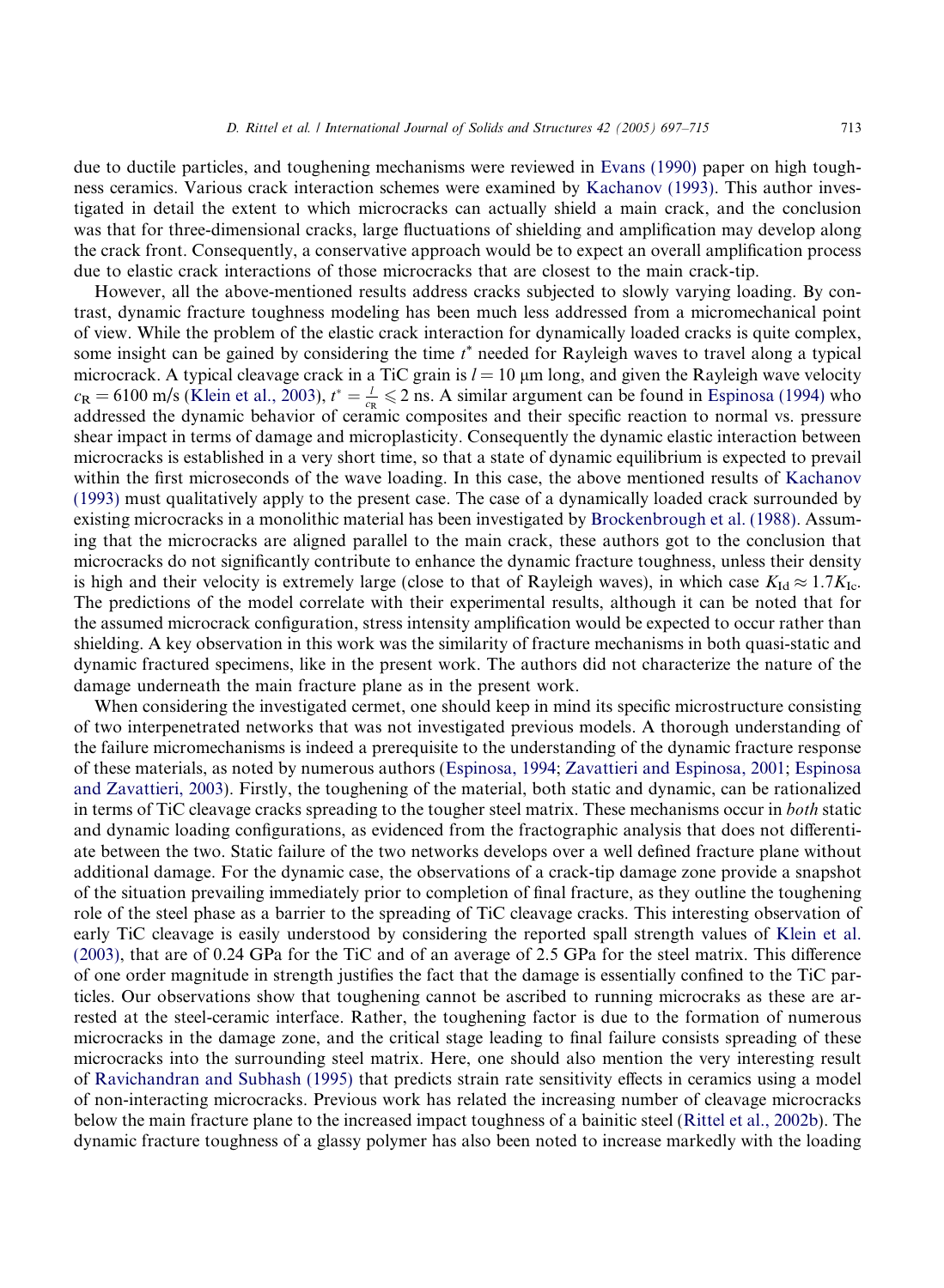rate, with a noticeably rougher fracture surface topography that indicates multiple cracking in the immediate vicinity of the main crack ([Rittel and Maigre, 1996](#page-18-0)). A similar point was made by [Broberg\(1999,](#page-18-0) [2002\)](#page-18-0) about delocalization of damage for *running cracks*. Here, once a crack has reached a certain velocity, additional microcracking is likely to develop that is deemed to be responsible for the increased specific energy dissipation. Finally, a very recent numerical study of the influence of microcrack nucleation on dynamic crack growth in brittle materials has pointed to the very same result, namely that microcrack nucleation has a very significant influence of the energy dissipation for propagating cracks [\(Rafiee et al.,](#page-18-0) [2004](#page-18-0)). This argument most likely applies also to the present case in which a main crack is rapidly accelerated into a damaging surrounding. Therefore, writing the quasi-static fracture criterion as  $G_{\text{Ic}} = -R_{\text{o}}$ , the dynamic fracture criterion will write as  $G_{\text{Id}} = -(R_{\text{o}} + R_{\text{extra}})$  in which G and R have the usual meaning of energy release rate and surface energy respectively. We believe that the damage zone formation, of dimensions  $2 \times 60 \text{ }\mu\text{m} \times 15 \text{ }\mu\text{m}$ , is likely to consume an additional finite amount of energy *prior to the onset of fracture,*  $R_{\text{extra}}$ , in view of the dominant volume fraction of the ceramic component. This increment of energy is deemed to be responsible for the increased dynamic fracture toughness of the investigated cermet.

# 6. Conclusions

This work investigates the dynamic mechanical properties and the fracture behavior of TiC-1080 steel cermets subjected to various heat treatments. As such, it is one of the few available studies on this subject. The main conclusions that can be drawn from the present study are:

- 1. Thermal treatments improve the dynamic strength of the cermet, with respect to the as-infiltrated condition.
- 2. The quasi-static fracture toughness,  $K_{\text{Ic}}$ , of the four conditions has been characterized. Conditions Quenched and T300 possess higher fracture toughness than the other two conditions.
- 3. The dynamic fracture toughness of all conditions,  $K<sub>Id</sub>$ , is markedly greater than its quasi-static counterpart.
- 4. All heat treated conditions display relatively similar dynamic fracture toughness levels that are superior to the AS condition.
- 5. The failure micromechanisms of all conditions, irrespective of the test temperature and loadingrate, consist essentially of cleavage of both the steel matrix and TiC particles, along with minor interfacial decohesion.
- 6. Dynamic loading induces a significantly higher level of localized damage around the crack-tip, as opposed to quasi-static loading. The damage consists essentially of cleavage of the TiC particles.
- 7. This observation is consistent with the relative spall strength of the TiC and 1080 steel components.
- 8. The observed fracture toughness increase with the loading rate is related to energy dissipation through TiC microcracking in the damage zone.
- 9. The critical microstructural fracture event is the spreading of cleavage microcracks in the TiC grains to the neighboring 1080 steel matrix.

#### Acknowledgments

This research was supported by the Israeli Ministry of Science under grant No. 20562-01-99. The Fund for Promotion of Research at Technion is also acknowledged for partial support.